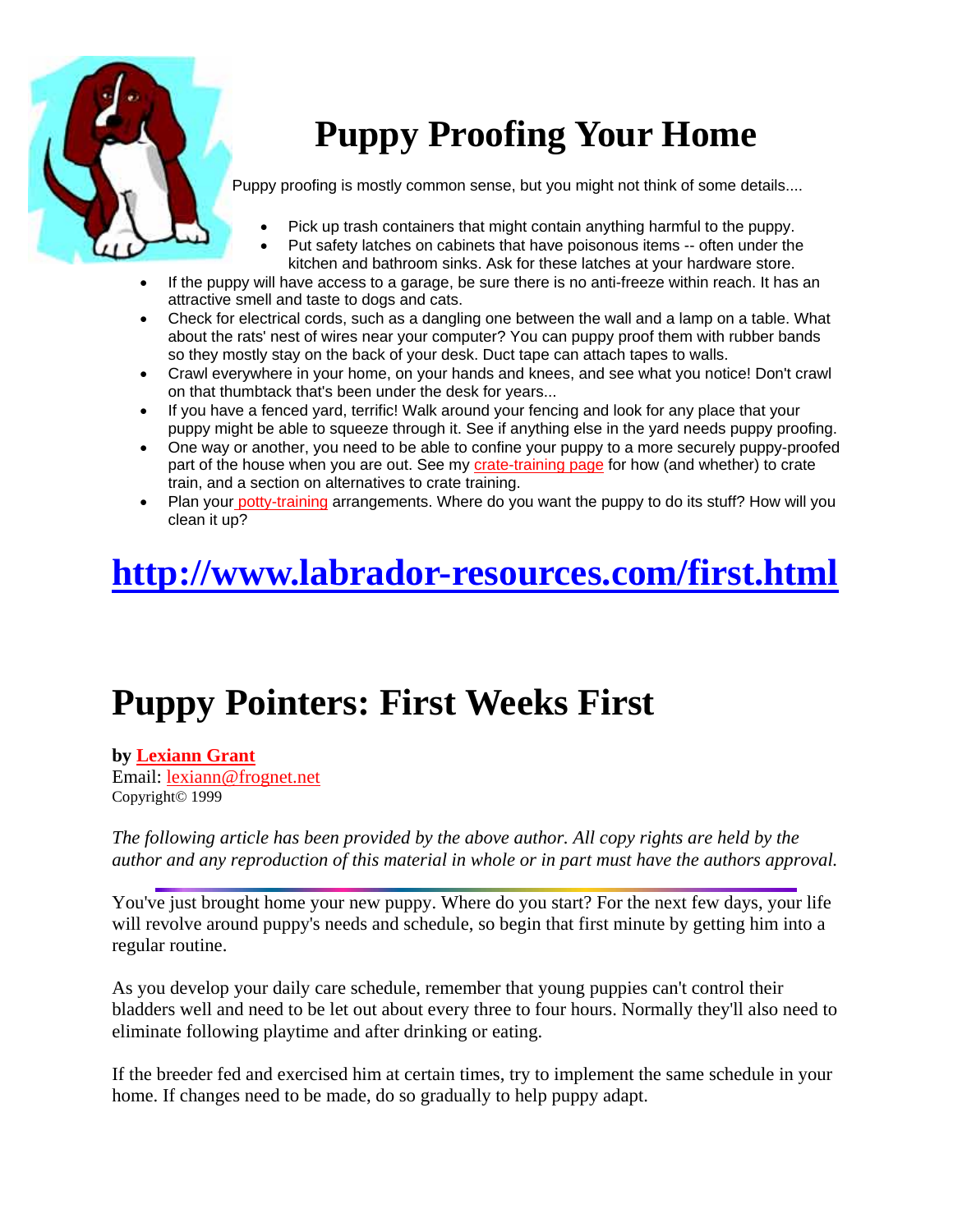### **First day**

As soon as puppy arrives, show him where his "potty area" will be and allow him time to eliminate and stretch his legs. Next, bring him inside to his crate for some quiet time. While he's in his crate, puppy can look around and start to check out his surroundings. Do not overwhelm puppy immediately with too many new people, pets or strange situations. Talk to puppy and try to sooth any fears he may have.

After a brief nap, let puppy out for a potty break and some supervised playtime and petting. If it's time, feed the puppy, take him out again, then let him go back into his crate. As the day passes, introduce puppy gradually to his new home and family.

Stick to a familiar routine, show him he is welcome and puppy will begin to settle happily into your household.

### **First night**

Some puppies may cry throughout the night because they miss their old home and litter mates. It's best to keep puppy's crate next to your bed for the first week or two. Put a safe chew toy and a familiar smelling towel or blanket from puppy's first home into his crate. If possible, hang your arm over the bed so that puppy can lick your fingers or smell your scent until he falls asleep.

In cases where puppy has to sleep in a room away from you, a night light and a ticking clock or soft music may help him to sleep better.

Most puppies will need to be taken outside during the night, and again early in the morning to eliminate.

#### **First day home alone**

When you return to work and puppy has to spend his first day alone, there are some steps to help make it easier for him.

Before you leave, put puppy out for his potty break. Feed him in his crate while you're getting ready. Let him out again to eliminate, then allow some play or exercise time. Return him to his crate with some safe toys before leaving. Give the puppy a bowl of ice to lap instead of water, since you won't be there to let him out.

Leave on a radio for pup while you're gone. If you have an answering machine, call and talk to the puppy during the day.

Someone will need to come home for lunch and let the puppy out to potty. If a family member can't do the job, ask a neighbor or relative, or hire a pet sitter.

When you return home, greet your puppy and resume his normal schedule. Spend some time -playing, teaching him and being together -- and enjoy each other's company.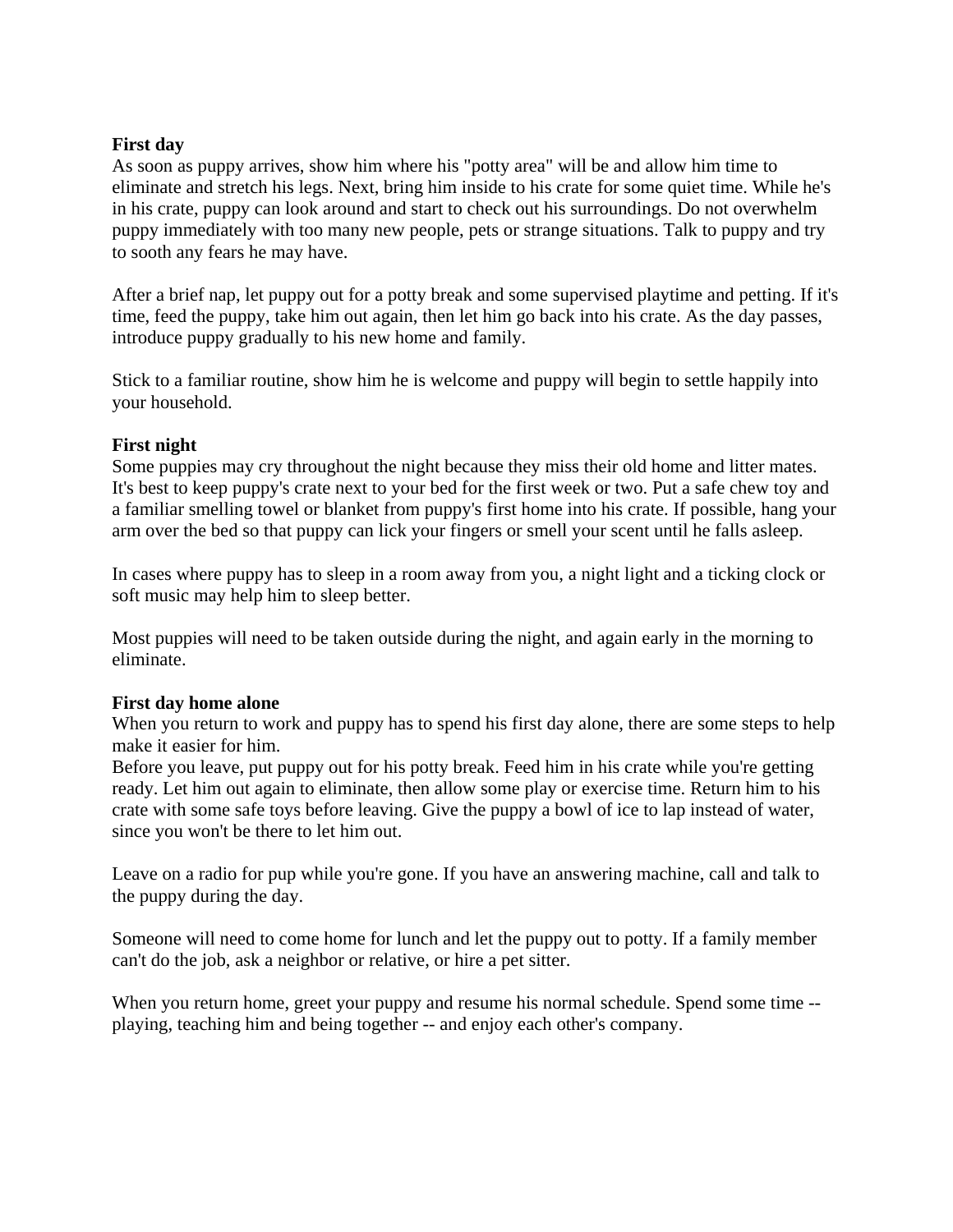### **Puppy Pointer: Puppy Proofing Your Home**

### **by [Lexiann Grant](http://www.cyberpet.com/cyberdog/articles/lexi/lexibio.htm)**

Email: [lexiann@frognet.net](mailto:lexiann@frognet.net) Copyright© 1999

*The following article has been provided by the above author. All copy rights are held by the author and any reproduction of this material in whole or in part must have the authors approval.*

### **PUPPY POINTERS: PUPPY PROOF YOUR HOME**

### **by Lexiann Grant**

Puppies are notoriously adept at getting into trouble, chewing or shredding dangerous objects, or personal belongings that are off limits to tiny teeth. In a matter of minutes, a single, small pup can cause hundreds, even thousands of dollars worth of damage, and seriously injure themselves in the process.

If you don't want your puppy's first days eek home to be a series of reprimands, "No. Leave that alone. Get out of there. Drop that. Stop it. No," then puppy-proof your house and yard before he arrives. Think of it as child-proofing your home, except that a puppy is smaller and more active than a baby and can therefore get into more things.

Put up barricades or baby gates across areas where the puppy isn't allowed. Close doors, cabinets, and drawers to rooms or storage spaces where pup could get into trouble. Since a puppy believes that it's okay to chew anything that is within reach, provide plenty of toys to keep him busy. And always, keep a close eye on what puppy is doing, no matter how well you have prepared your home for his arrival.

Here are some precautions you can take to get your home ready and keep puppy safe. Spray a repellant, such as Bitter Apple on objects such as chair legs, that cannot be placed out of harm's way. Pick up, put away, secure, hide or keep puppy away from or out of reach:

\* Small pets such as hamsters and fish tanks;

\* Houseplants, some of which are poisonous, including the dead leaves. Check with your vet or green house before adding new plants;

\* Some children's toys have small parts;

\* Crayons, pens, pencils, paper clips, pins, tacks, staples;

- \* Books, magazines, mail, newspapers, important documents;
- \* Money, paper or coin, checks;

<sup>\*</sup> Paper shredder;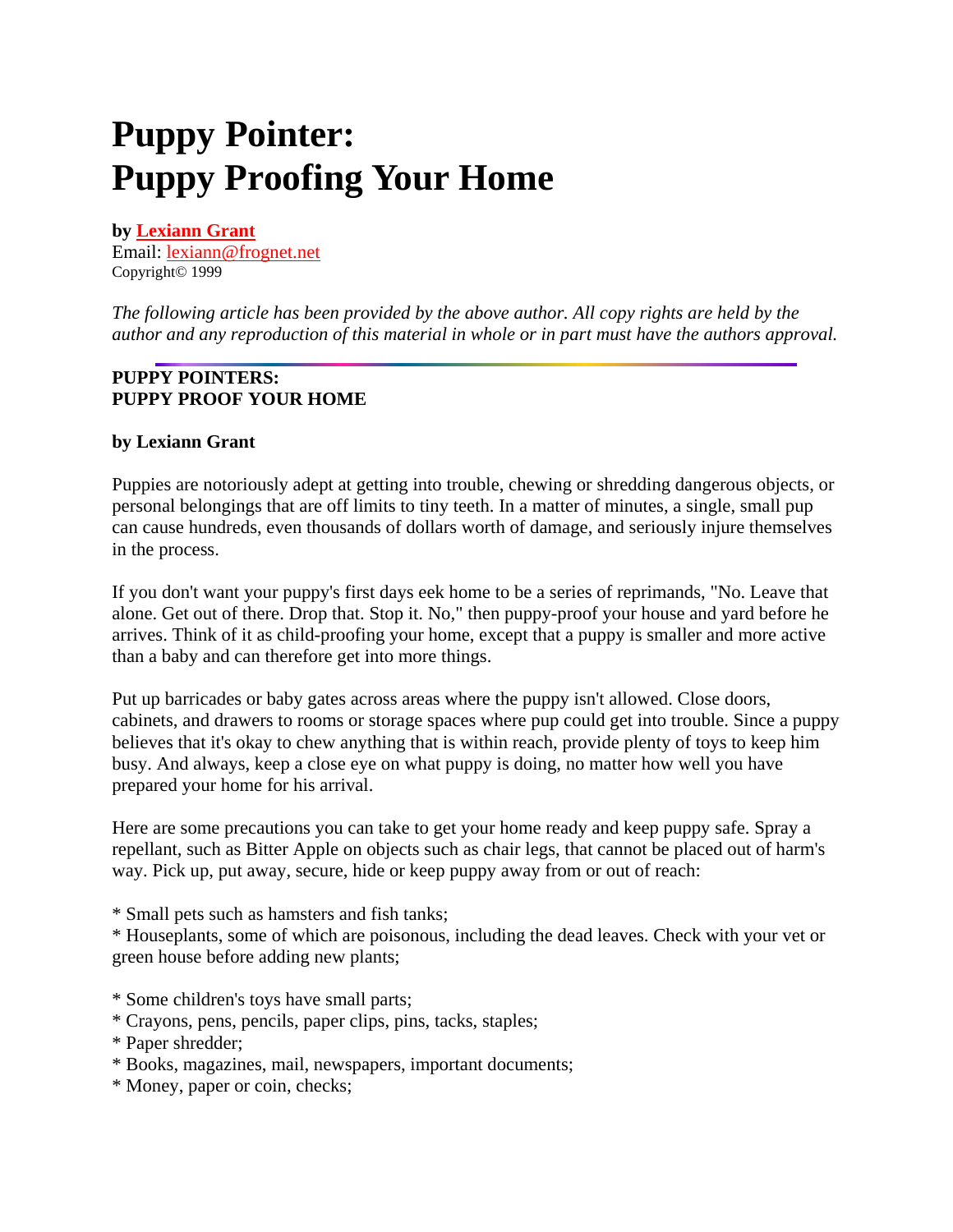\* Electrical cords or wires;

- \* Telephone cords, computer cables;
- \* Drawstrings from draperies or blinds

\* Television and other remotes controls, VCR tapes;

\* Knick-knacks, figurines, or collectibles, heavy items like lamps that can get pulled own or knocked over;

- \* Firewood or debris from fireplaces;
- \* Pillows, fabric arm covers, afghans or throws
- \* Throw rugs, bathmats
- \* Candles, potpourri, air fresheners;
- \* Food, candy dishes, food crumbs, bones or discarded cooking items;
- \* Ovens, cooktops or hot pans;
- \* Puppy's food and treats (can overeat and get ill or bloat)
- \* Alcoholic beverages
- \* Trash compactor, garbage and trash cans or bags;
- \* Paper towels and napkins, clean or dirty;
- \* Tissues or toilet paper;
- \* Bed and bath linens;

#### \* Clothing, gloves, hats, shoes, dirty laundry;

- \* Jewelry, combs, toothbrushes, hair ribbons or pins
- \* Medications, drugs, toiletries, cosmetics;
- \* Cleaning items, rags, sponges, household chemicals, detergents;
- \* Sporting equipment, hunting or fishing gear, craft-working items;

\* Tools, nails, string, fasteners, glue.

Garages, basements and attics may be filled with so many hazardous objects, that it's best to prevent puppy from entering these rooms at all. After puppy-proofing indoors, do the yard area to which pup will have access.

- \* Check fencing for weak or broken areas where puppy could escape. Lock fence gates.
- \* Do not let puppy near a swimming pool or pond where he could fall in and drown.

\* Many outdoor plants, flowers and shrubs are poisonous. Plant only in gardens where puppy will not be permitted. Check with a veterinarian or landscaper about what plants to avoid. Also, don't let puppy eat his way through your vegetable garden.

\* Don't use fertilizers, pesticides or herbicides on the ground in puppy's area if possible. If these chemicals must be used, keep the pup off the lawn for at least 48 hours afterwards. Check with your vet before allowing puppy back into a treated yard.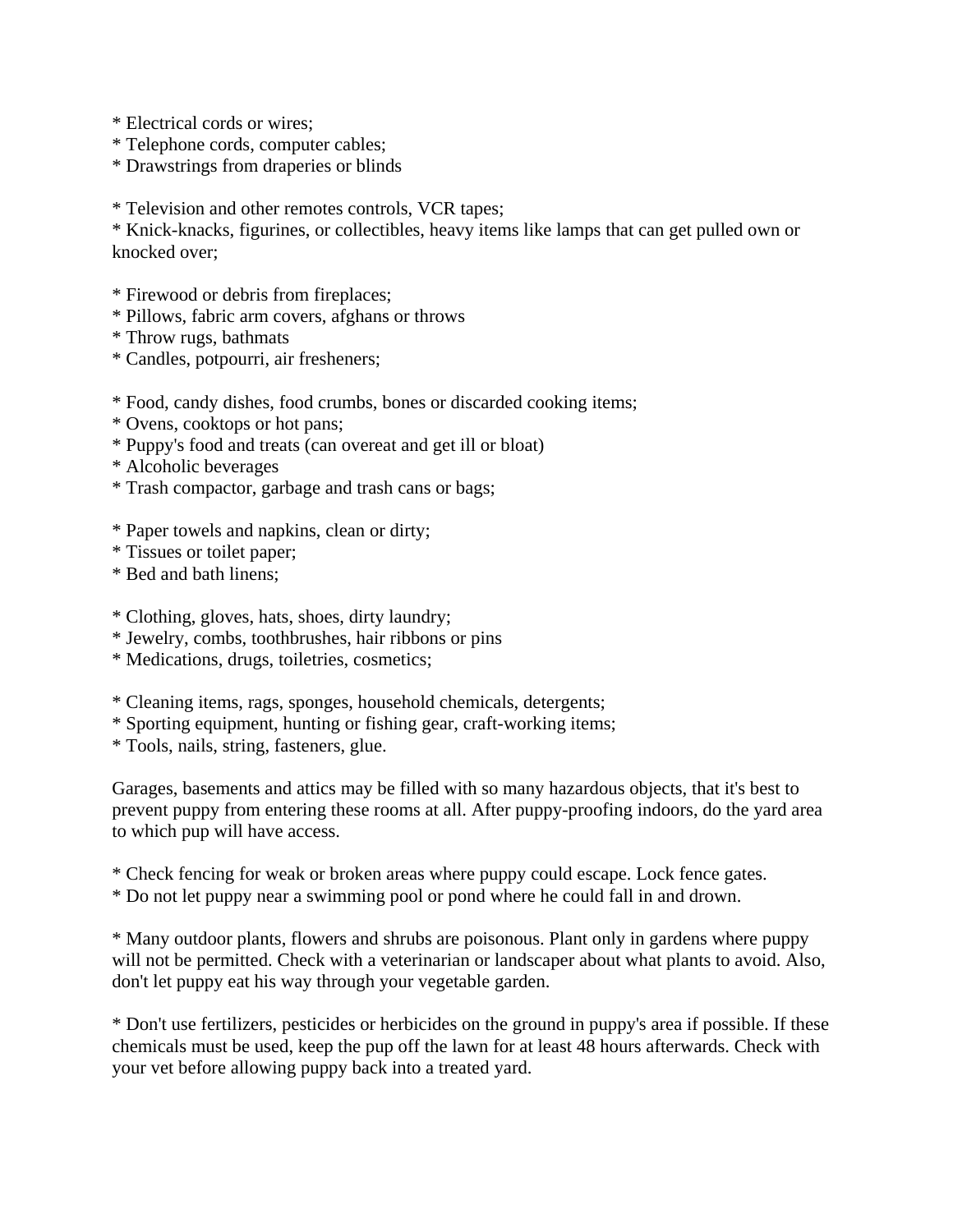\* Leave puppy in the house while working on the lawn. Put away all gardening tools, such as hoses and rakes, when finished using them.

\* Keep puppy's potty area clean -- scoop the poop daily!

\* Always watch puppy when he is playing outdoors and inside.

When you think you're finished puppy-proofing, go room to room, and look at each and every item. Do you see something you missed before? Are there objects in which puppy could get caught or tangled? that could be pulled down or ripped up? Ask yourself, "If I were a puppy, would this be an interesting place to explore? Would this be fun to chew, shred, carry or hide? " Once you've made your household safe for puppy and your belongings, introduce him to his new environment and watch him happily adapt to his new home.

### **Tips on Puppy-Proofing Your Home**

Before you bring that adorable new puppy into your life, it's important to make sure that your home will be a safe place for him or her to live and grow.

Like young children, puppies are very curious about the world around them. If allowed to, they're likely to get into whatever mischief they can -- just for the sheer fun of discovering something new. Your puppy probably can't wait to investigate everything within his reach.



Most puppy owners can share amusing stories of their puppies' exploits. "On the morning after we brought Lacy home, I realized that I hadn't been watching her for a while, and things were awfully quiet," says Donna Beck, owner of a 12-week-old Sheltie. "I looked everywhere for her. Then I stepped into the bedroom, and it was a wonderland of white -- she had found the tissue roll in the bathroom, and dragged the entire roll's worth all out into the bedroom, trampling and winding it all around. There she was, her tongue hanging out, happily in the middle of the pile. All I could do was laugh!"

But sometimes puppies get into mischief that's more risky than amusing, and this adventuresome spirit can spell danger. That's why AKC Family Dog magazine, published by the American Kennel Club (www.akc.org), recommends that you "puppy-proof" your home and yard -- ideally before your new bundle of joy moves in -- by making sure that all potential poisons and dangers are out of reach.

One way to do this is by walking through your house and thinking about everything from the puppy's point of view. (It helps if you actually get down on your hands and knees to check things out!) Look for things on the floor, on low tables, or otherwise within reach. Inspect cabinets and closets that the puppy can get into. Try to prevent as many emergencies as possible.

Keep in mind that whereas a human child uses hands and fingers to investigate, a puppy's natural instinct is to use its mouth and teeth to explore new things. He'll be tempted to bite and chew on any object he can get into his mouth, and maybe even swallow it. Your puppy doesn't know any better, so he's not being naughty -- he's just doing what comes naturally.

Here are a few of the hazards you should be particularly aware of, according to the AKC:

• Electrical cords. Tuck all cords where your puppy can't get to them. Perhaps you can use duct tape to secure them out of harm's way. A shock can be fatal, so keep a watchful eye lest your pup should have the urge to chew.